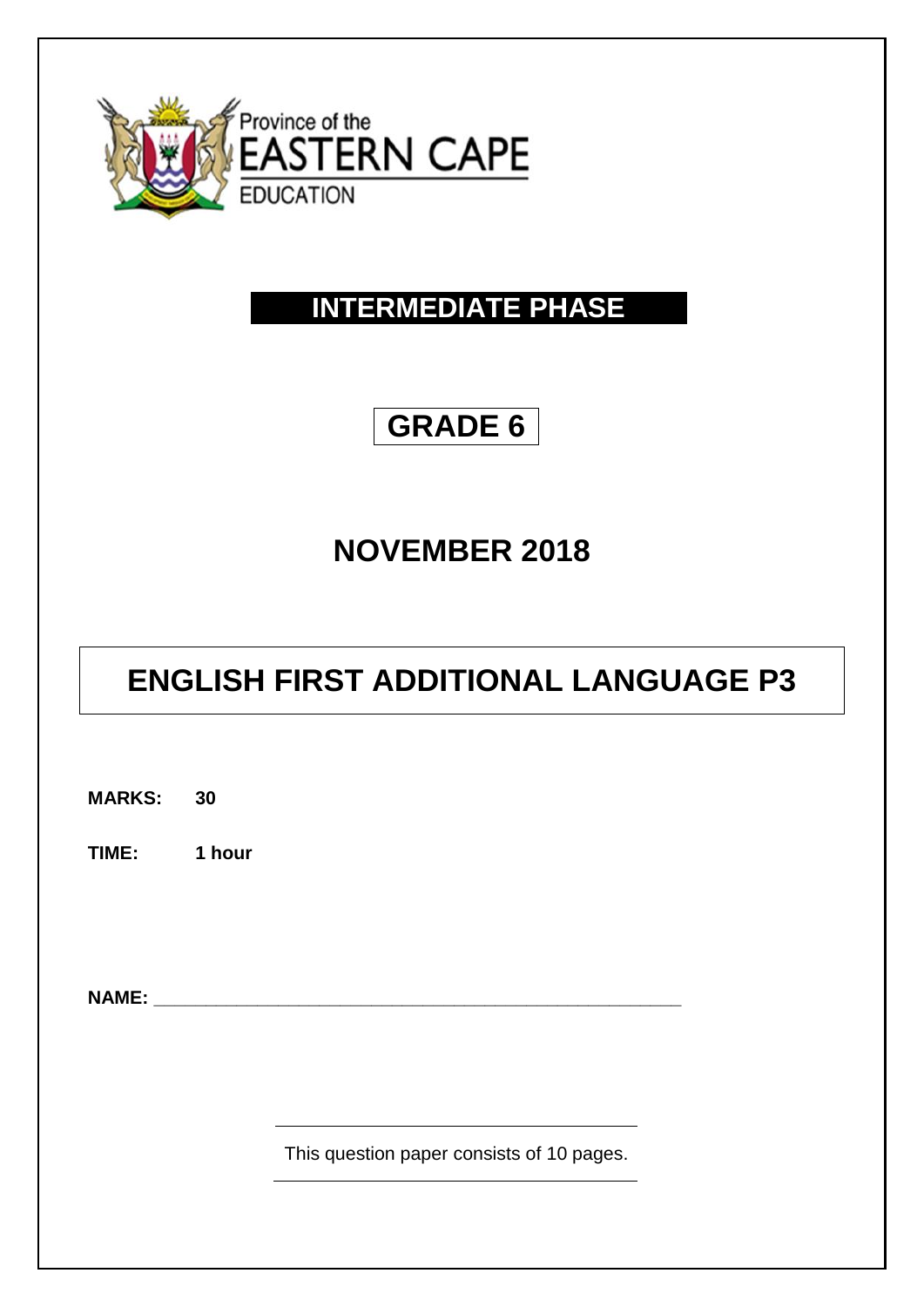# **INSTRUCTIONS AND INFORMATION**

1. This question paper consists of TWO sections.

| <b>SECTION A:</b> | <b>Transactional text: Essay</b>  | $(15 \text{ marks})$ |
|-------------------|-----------------------------------|----------------------|
| <b>SECTION B:</b> | <b>Transactional text: Letter</b> | $(15 \text{ marks})$ |

- 2. Start EACH question on a NEW page.
- 3. Pay attention to **spelling, vocabulary, grammar, punctuation marks** and **sentence construction**.
- 4. Keep your work **nea**t and **tidy**.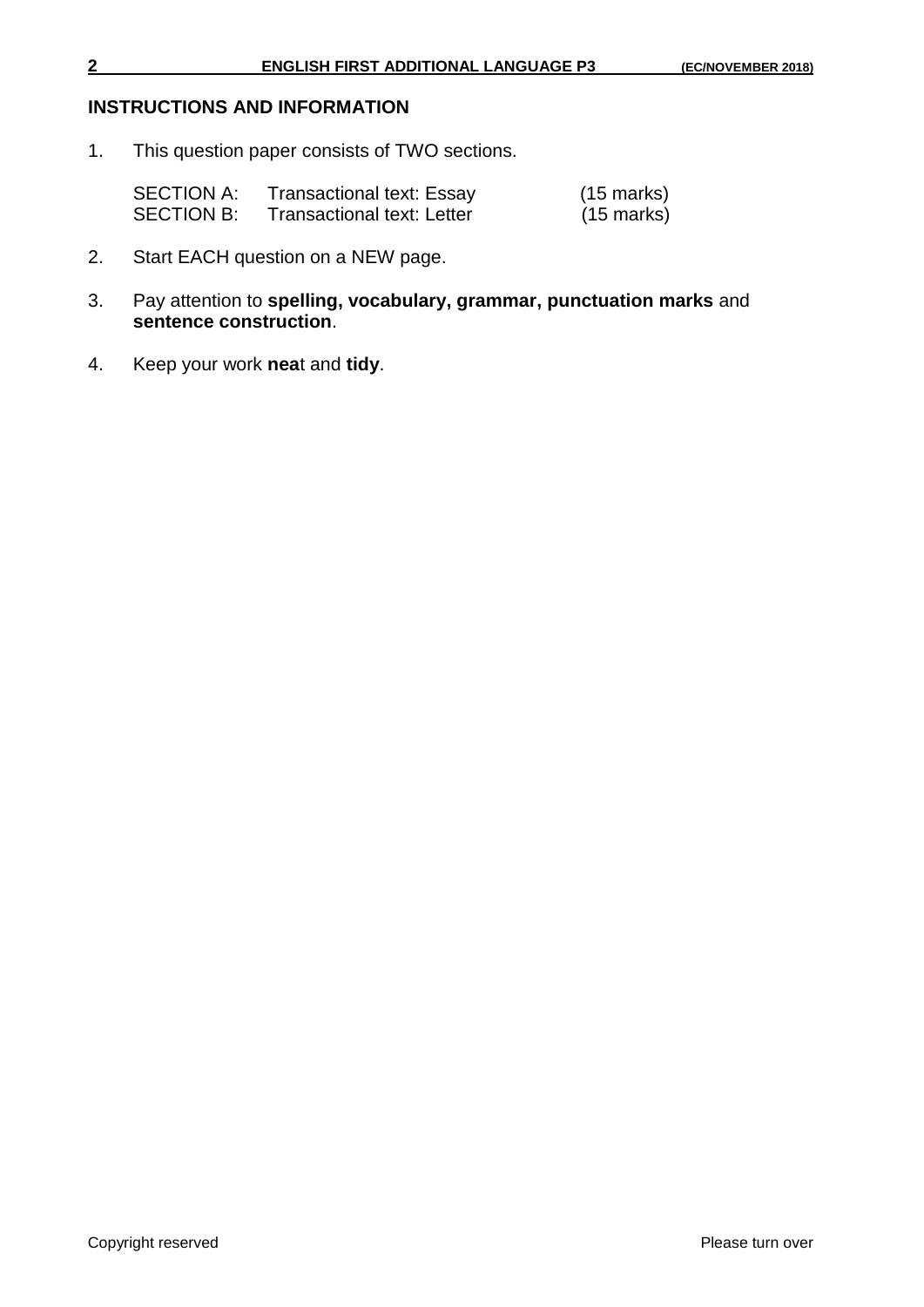## **SECTION A: TRANSACTIONAL TEXTS**

# **QUESTION 1: ESSAY**

Choose ONE of the following topics and write an essay of 4–5 paragraphs (4–5 sentences per paragraph). Make sure that you use the correct **spelling, language, punctuation marks** and **grammar.**

**NOTE:** Give your essay a title.

1.1 Write about what your **future** holds for you. You may write about the following as well as your own ideas:



- Where do you see yourself in the next **nine or more** years?
- Your **dreams, hopes**, **ambitions**, **anticipations** etc.
- What will you do in order to be there?
- How will you feel when you are there? **[15]**

## **OR**

- 1.2 Write about "I had to take that chance". You may write about the following as well as your own ideas:
	- Which chance did you take?
	- Why did you have to take the chance?
	- What should you not have done?
	- Did the chance you took pay off?

### **OR**

- 1.3 Write about "How I can make South Africa a better place". You may write about the following as well as your own ideas:
	- Corruption / Crime
	- Human trafficking
	- Education
	- Drugs **[15]**

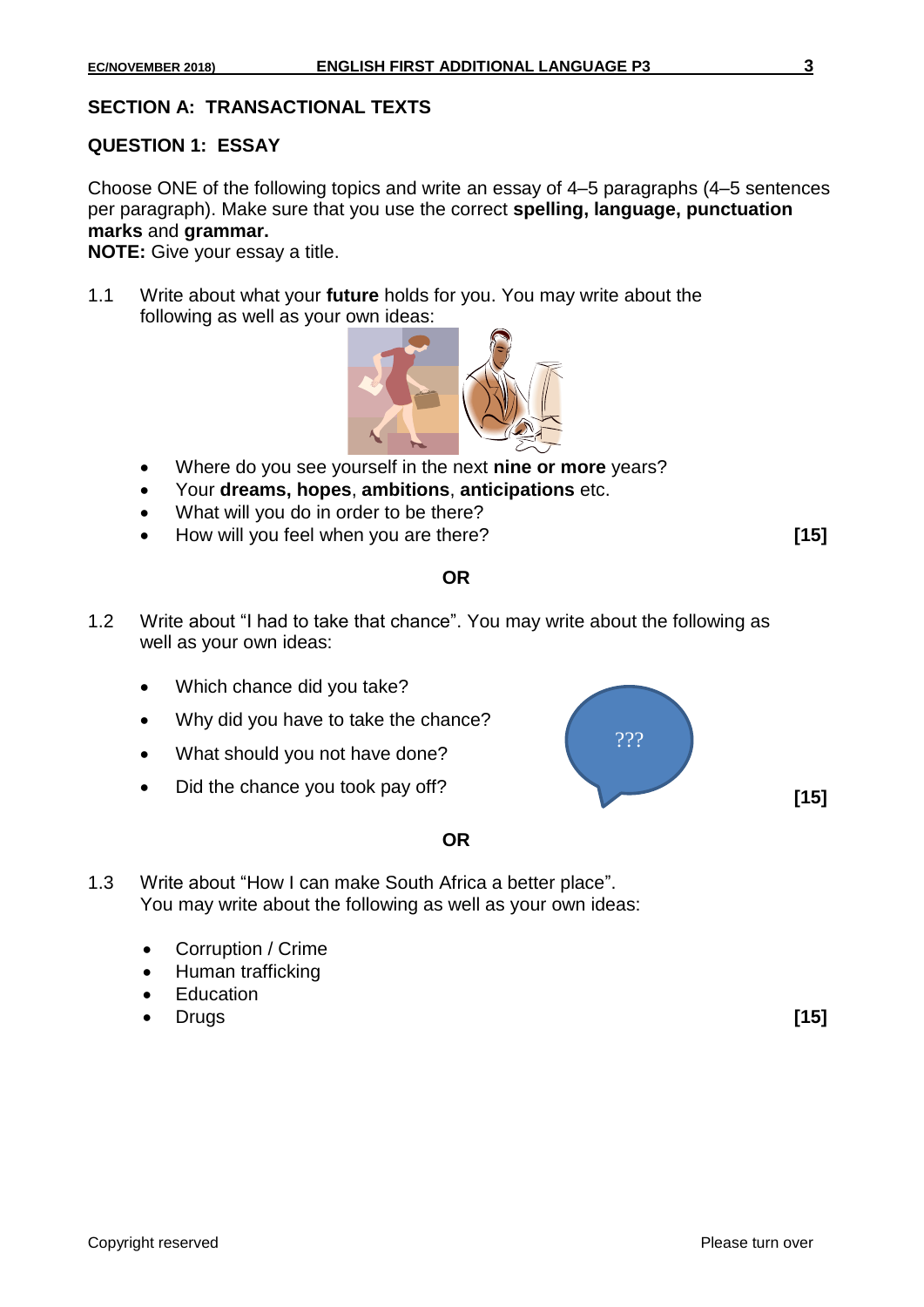| × |  |
|---|--|

# **ESSAY**

| <b>ESSAY</b> |   |
|--------------|---|
|              |   |
|              |   |
|              |   |
|              |   |
|              |   |
|              |   |
|              |   |
|              |   |
|              |   |
|              |   |
|              |   |
|              |   |
|              |   |
|              |   |
|              |   |
|              |   |
|              |   |
|              |   |
|              |   |
|              |   |
|              |   |
|              |   |
|              |   |
|              |   |
|              |   |
|              |   |
|              |   |
|              |   |
|              |   |
|              |   |
|              |   |
|              |   |
|              |   |
|              |   |
|              |   |
|              | - |
|              |   |
|              |   |
|              | - |
|              |   |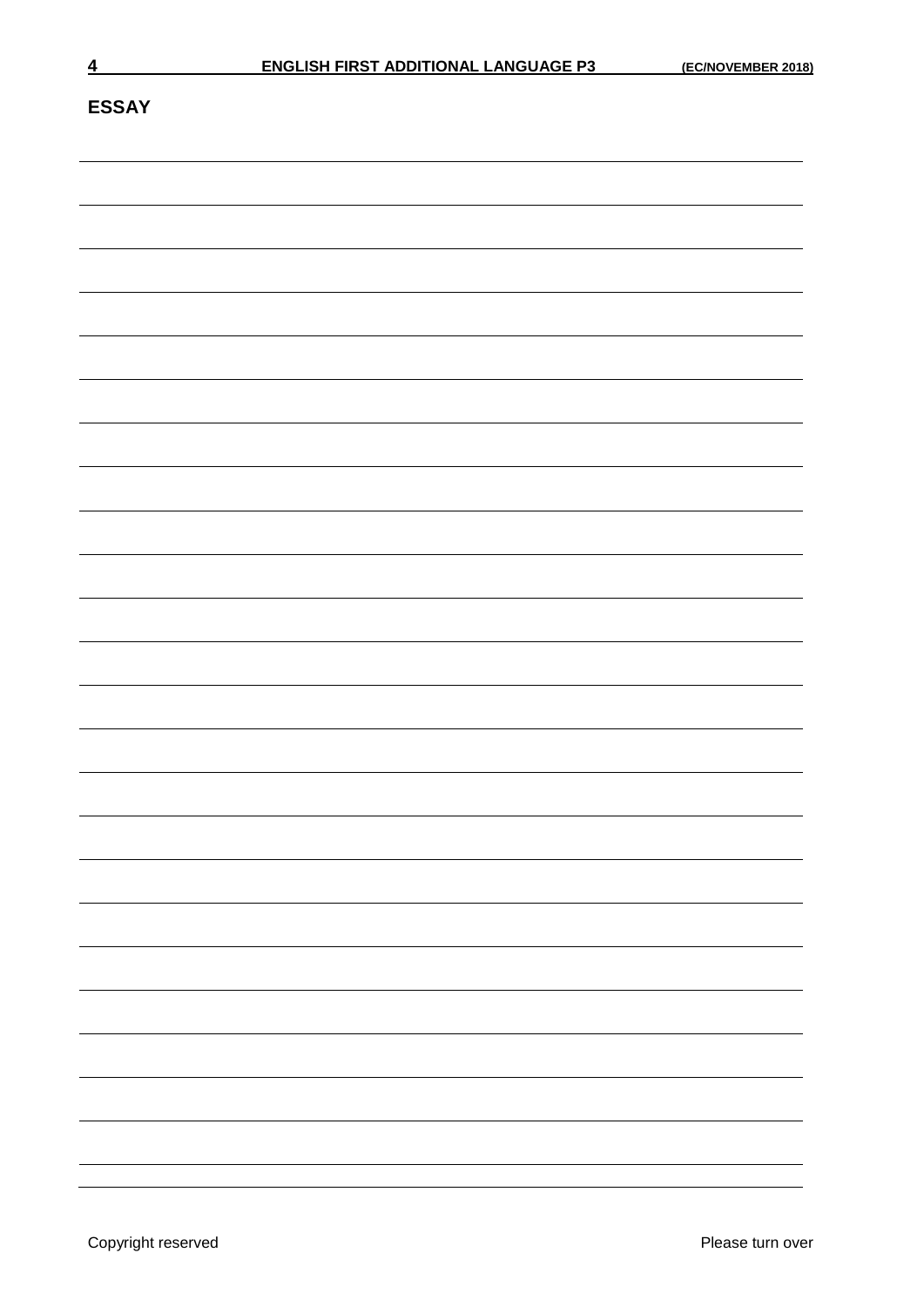Mark allocation for QUESTION 1

| <b>CRITERIA</b>                             | <b>MAX. MARK</b> | <b>LEARNER MARK</b> |
|---------------------------------------------|------------------|---------------------|
| Format                                      | G                |                     |
| Language, spelling and punctuation<br>marks |                  |                     |
| Content                                     |                  |                     |
| otal                                        | 15               |                     |

# **TOTAL SECTION A: 15**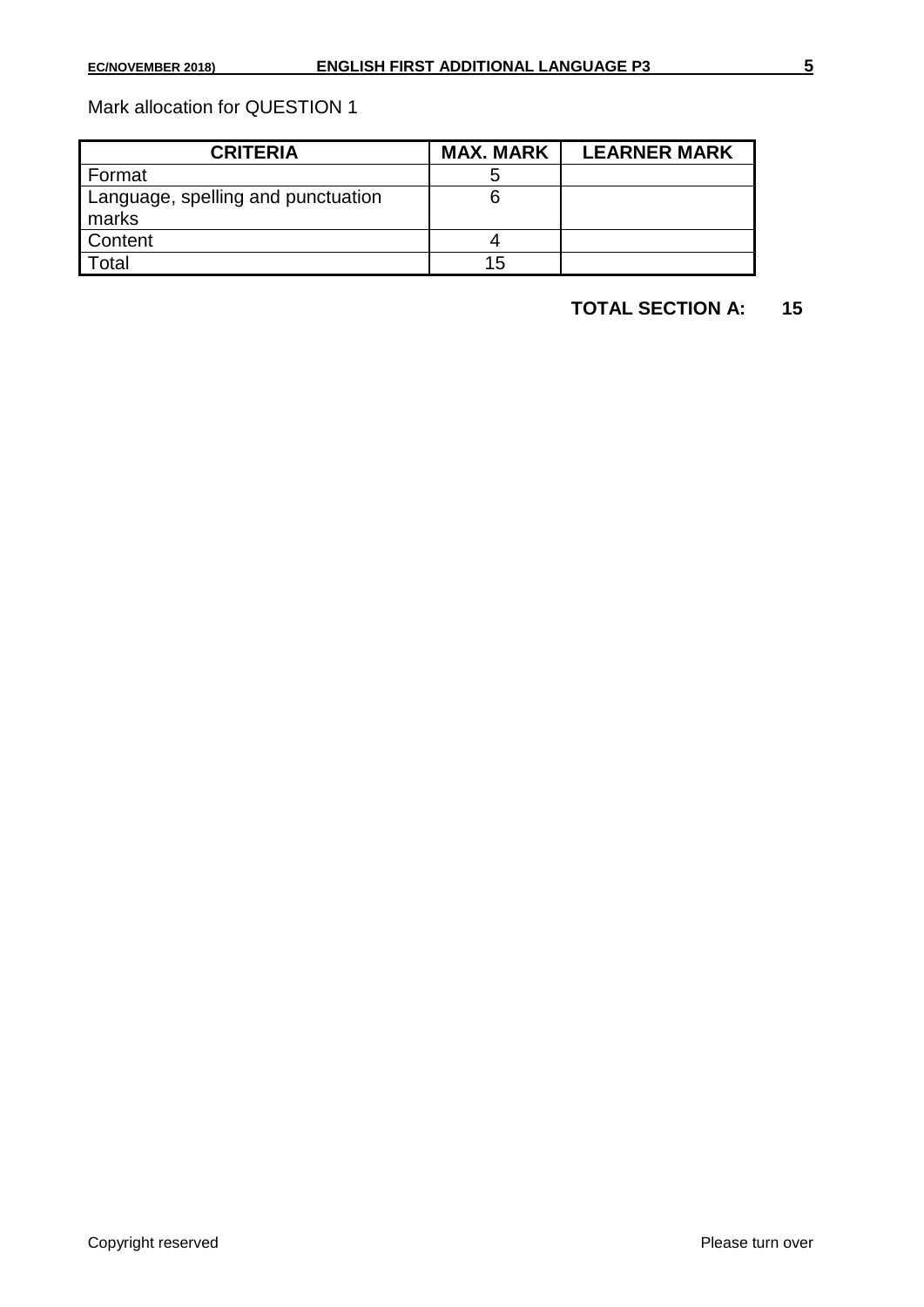## **SECTION B: TRANSACTIONAL TEXT**

# **QUESTION 2: LETTER**

# **2.1 FRIENDLY LETTER**

Choose ONE of the following topics and write about it in the format given.

- Write 2–3 paragraphs of about 100 words.
- Use the correct **language, spelling, punctuation marks and tense.**
- 2.1.1 Write to your parent/parents to tell her/him/them that she/he/they are the best.
	- Why is your parent/ are your parents the best?
	- Write about the happiest moments you shared together.
	- How are you going to make him/her/them proud? **[15]**

### **OR**

- 2.1.2 Write to your friend to tell him/her you have won a competition.
	- What was it about?
	- When and where was it held?
	- What have you won (the prize)? **[15]**

## **OR**

# **2.2 FORMAL LETTER**

Write a complaint to the store manager about the **poor service** you have received. You may write about the following as well as your own ideas:

## **Provide details:**

- The date and time you visited the store.
- You called to find out about the store hours.
- Why you visited the store.
- The way you were treated/ the attitude of the staff.
- Did you buy anything or not? **[15]**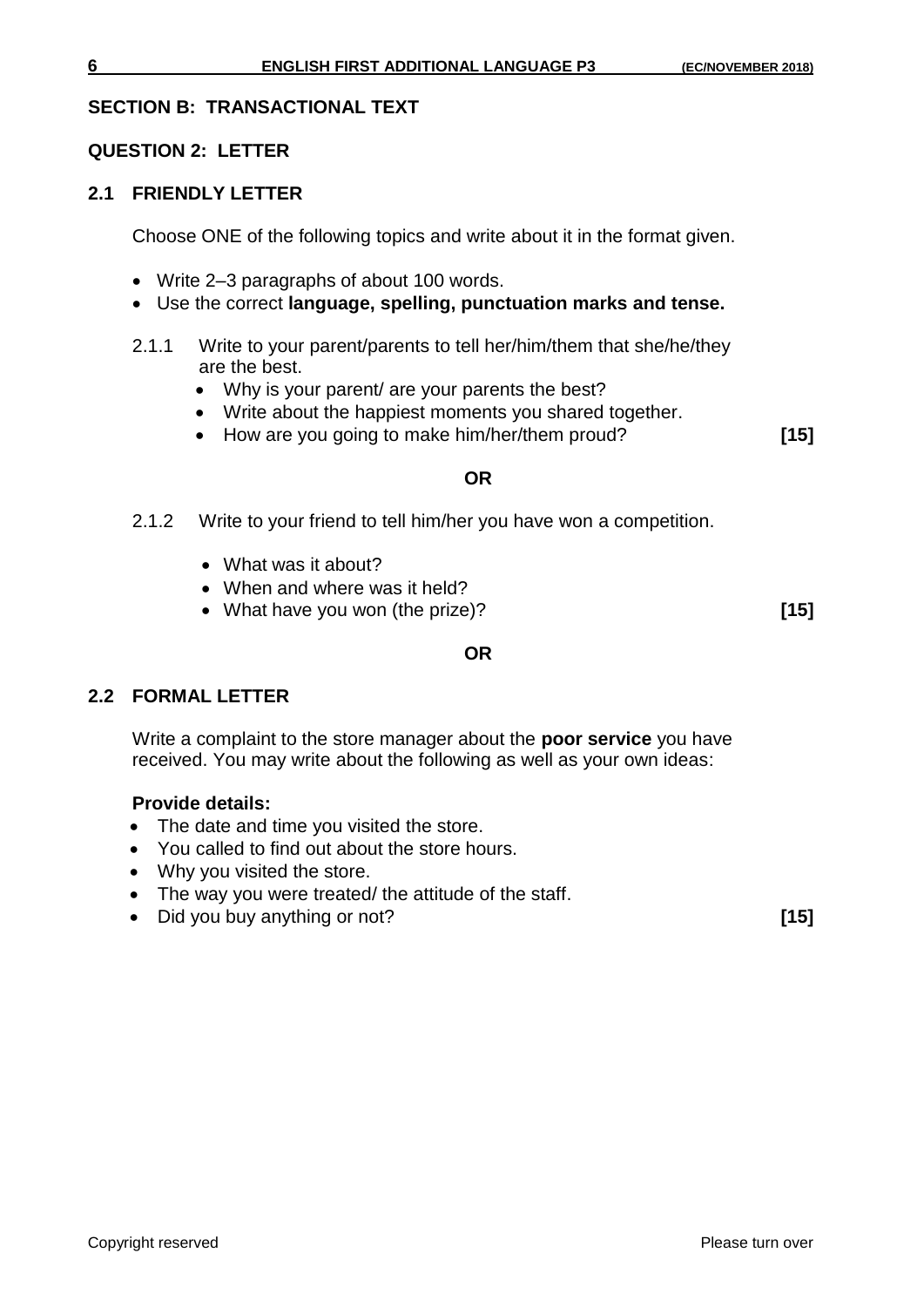<u> 1980 - Johann Barbara, martxa alemaniar amerikan a</u>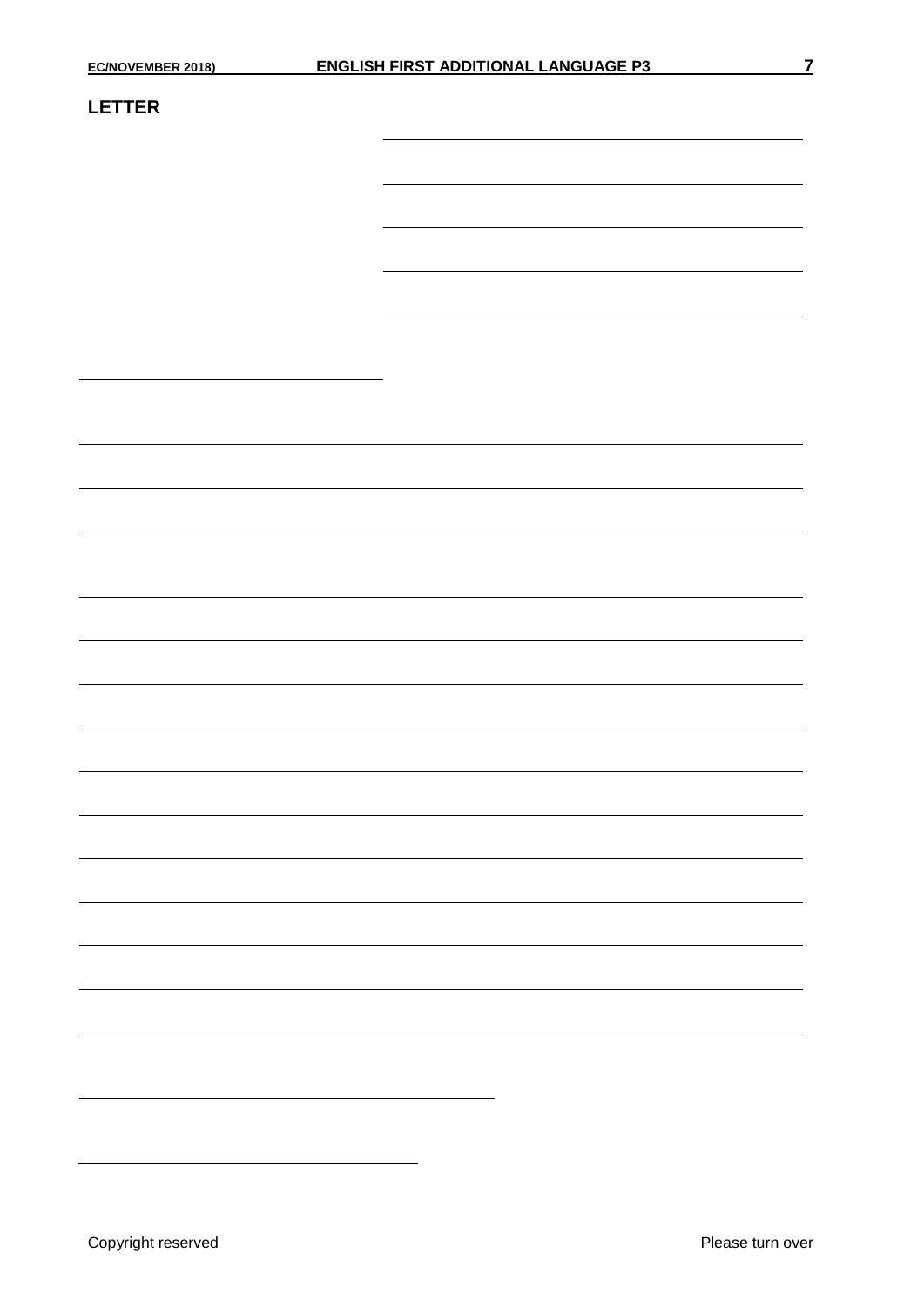Mark allocation for QUESTION 2.1

| <b>CRITERIA</b>                             | <b>MAX. MARK</b> | <b>LEARNER</b> |
|---------------------------------------------|------------------|----------------|
| Format                                      |                  |                |
| Language, spelling and punctuation<br>marks |                  |                |
| Content                                     |                  |                |
| Total                                       | 15               |                |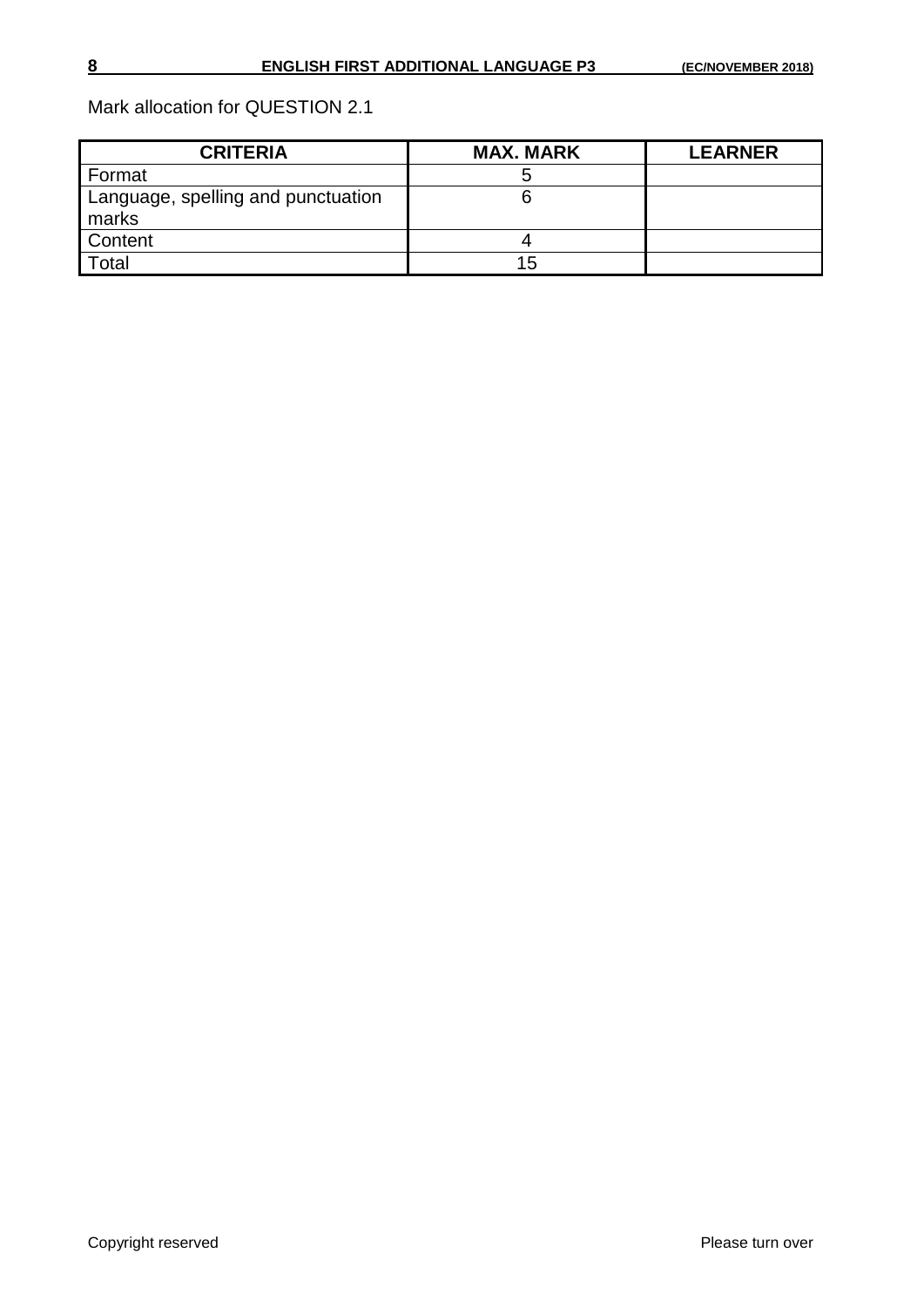$\overline{\phantom{0}}$ 

| Copyright reserved |
|--------------------|
|--------------------|

<u> 1989 - Johann John Stein, markin fan it ferskearre fan it ferskearre fan it ferskearre fan it ferskearre fan </u>